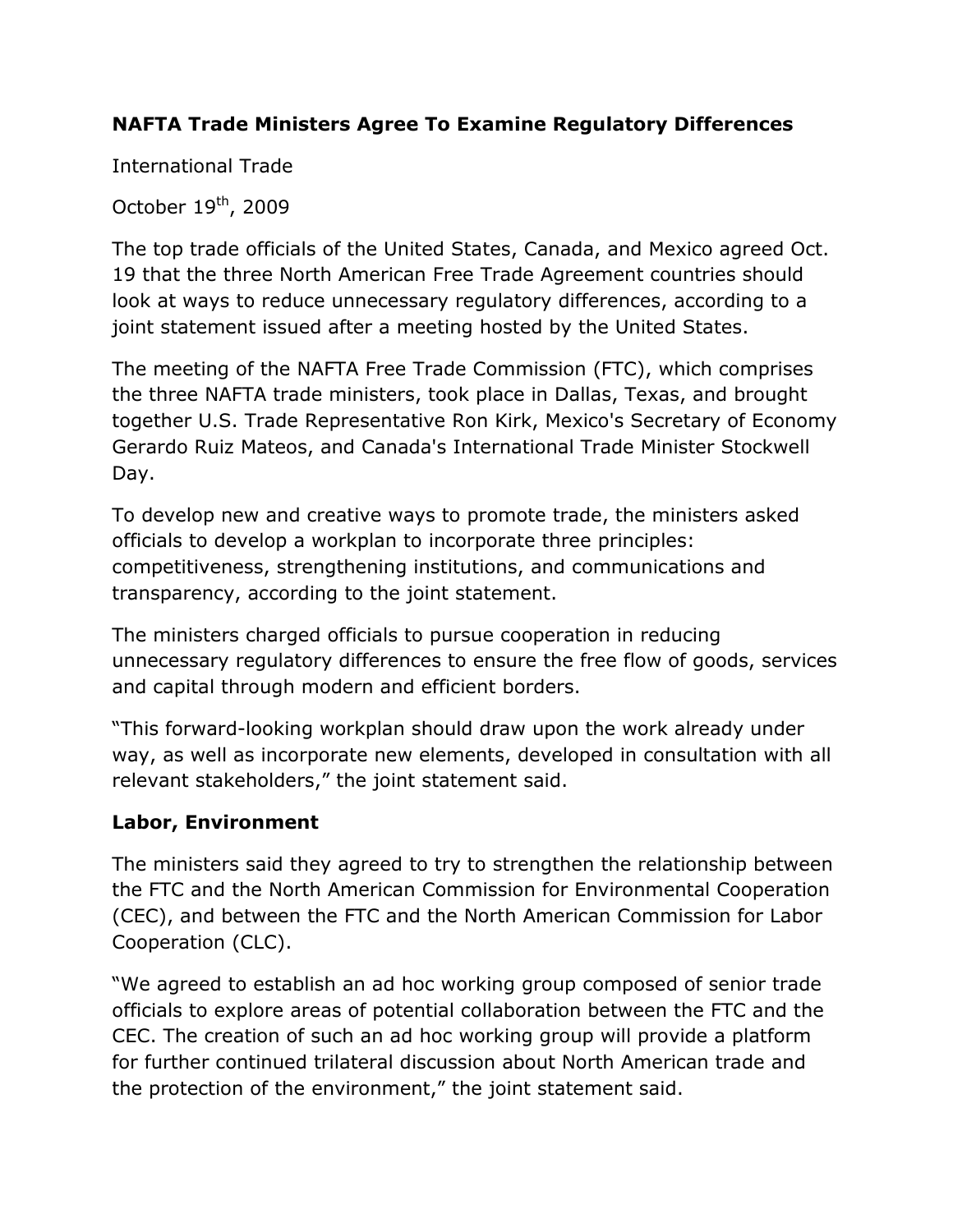The ministers also designated senior trade officials to beef up collaboration between the FTC and CLC and further trilateral cooperation on trade and labor issues.

The statement underscored the importance of working together to address climate change given the integrated nature of the three economies.

# **NAFTA Rules of Origin**

The Working Group on Rules of Origin (WGRO) will continue to try to liberalize the NAFTA rules of origin, with a view to reaching agreement at the working level early next year. The WGRO will examine the rules of origin for environmental goods to see whether liberalization of such rules would facilitate additional trade, taking into account discussions at the World Trade Organization, the joint statement said.

The ministers also charged the Textiles and Apparel Working Group to explore ways to expand trade in this sector, the joint statement indicated.

## **Steel Committee Work Praised**

According to the joint statement, the North American Steel Trade Committee's work can be a model for additional sectoral initiatives. The committee promotes continued cooperation among the three governments on international steel policy matters; serves as a consultative mechanism for regular exchanges of information and review of progress on matters of mutual interest or concern; and works to reduce remaining distortions in the North American steel market.

The ministers also reaffirmed the commitment of the NAFTA leaders to cooperate in the protection of intellectual property rights to facilitate the development of innovative economies.

Officials from the three countries will exchange information on the experience of small and medium-sized enterprises (SMEs) under the NAFTA and opportunities for the NAFTA work agenda address the needs of such businesses and their workers. The report will be submitted at the next ministerial meeting in 2010, the joint statement said.

A new ad hoc Working Group on Communications and Outreach will be established to promote greater understanding of the NAFTA and its benefits.